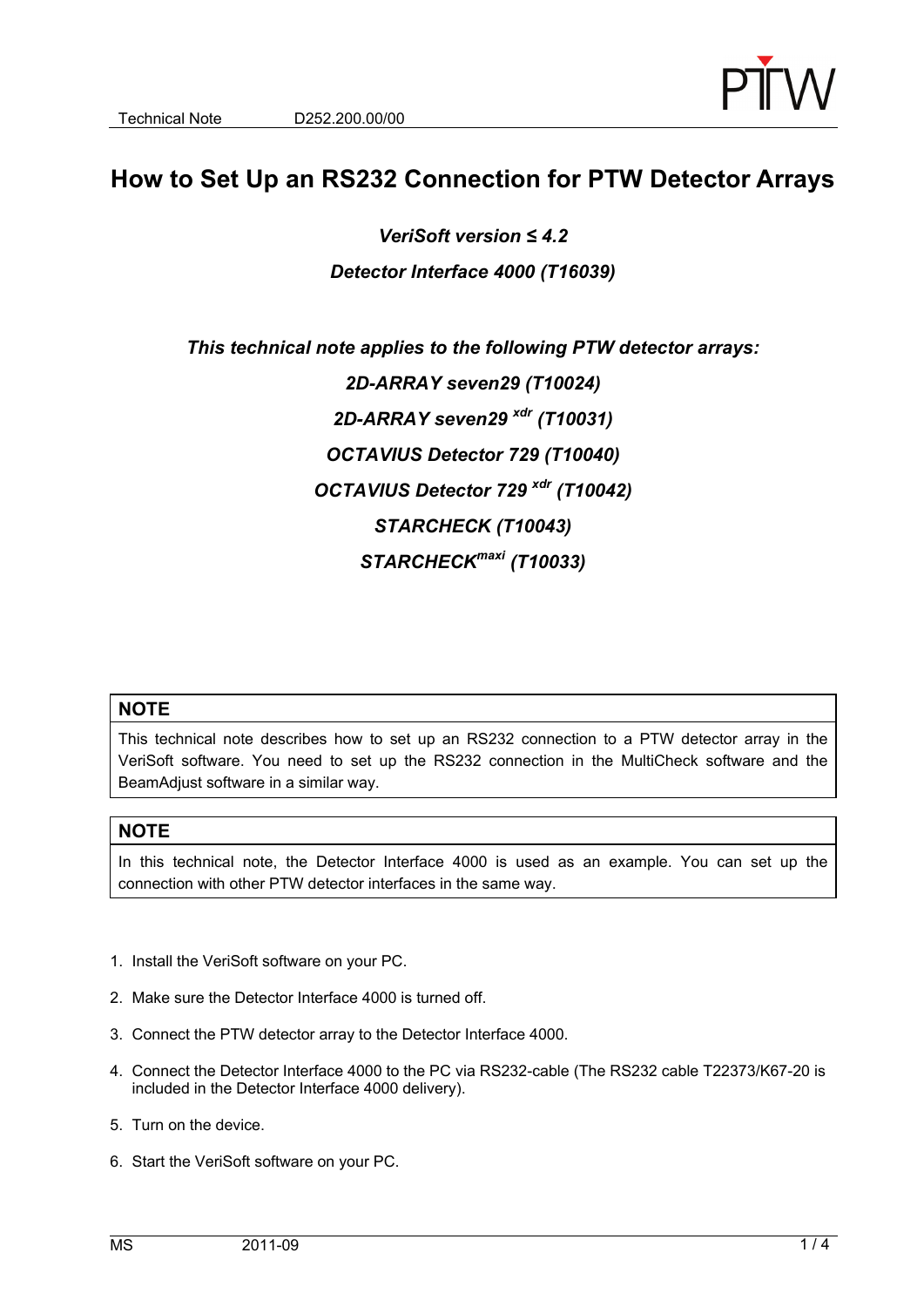

7. In the VeriSoft software, select **Tools**  $\rightarrow$  **Options** in the menu bar.



8. In the *Options* window, select the *Measurement* tab and choose the correct detector:

| Options                                 |           |        |
|-----------------------------------------|-----------|--------|
| Compare Data Advanced DICOM Measurement |           |        |
|                                         |           |        |
| <b>Device Settings</b>                  |           |        |
|                                         |           |        |
| Device                                  |           |        |
| DCTAVIUS Detector 729                   |           |        |
| OCTAVIUS Detector 729                   |           |        |
| OCTAVIUS Detector 729 XDR               |           |        |
| 2D-ARRAY seven29                        |           |        |
| 2D-ARRAY seven29 XDR                    |           |        |
| Device Demo                             |           |        |
|                                         |           |        |
|                                         |           |        |
|                                         |           |        |
|                                         |           |        |
|                                         |           |        |
|                                         |           |        |
|                                         |           |        |
|                                         |           |        |
|                                         |           |        |
|                                         |           |        |
|                                         |           |        |
|                                         |           |        |
|                                         |           |        |
|                                         | <b>Ok</b> | Cancel |

- 9. Click *OK* to save this setting.
- 10. Start the measurement in VeriSoft software by clicking the green arrow (this step is not necessary in BeamAdjust software).



Accept the measurement parameters by clicking *OK*. The *Measurement* window will appear, showing an error message. Click *OK*.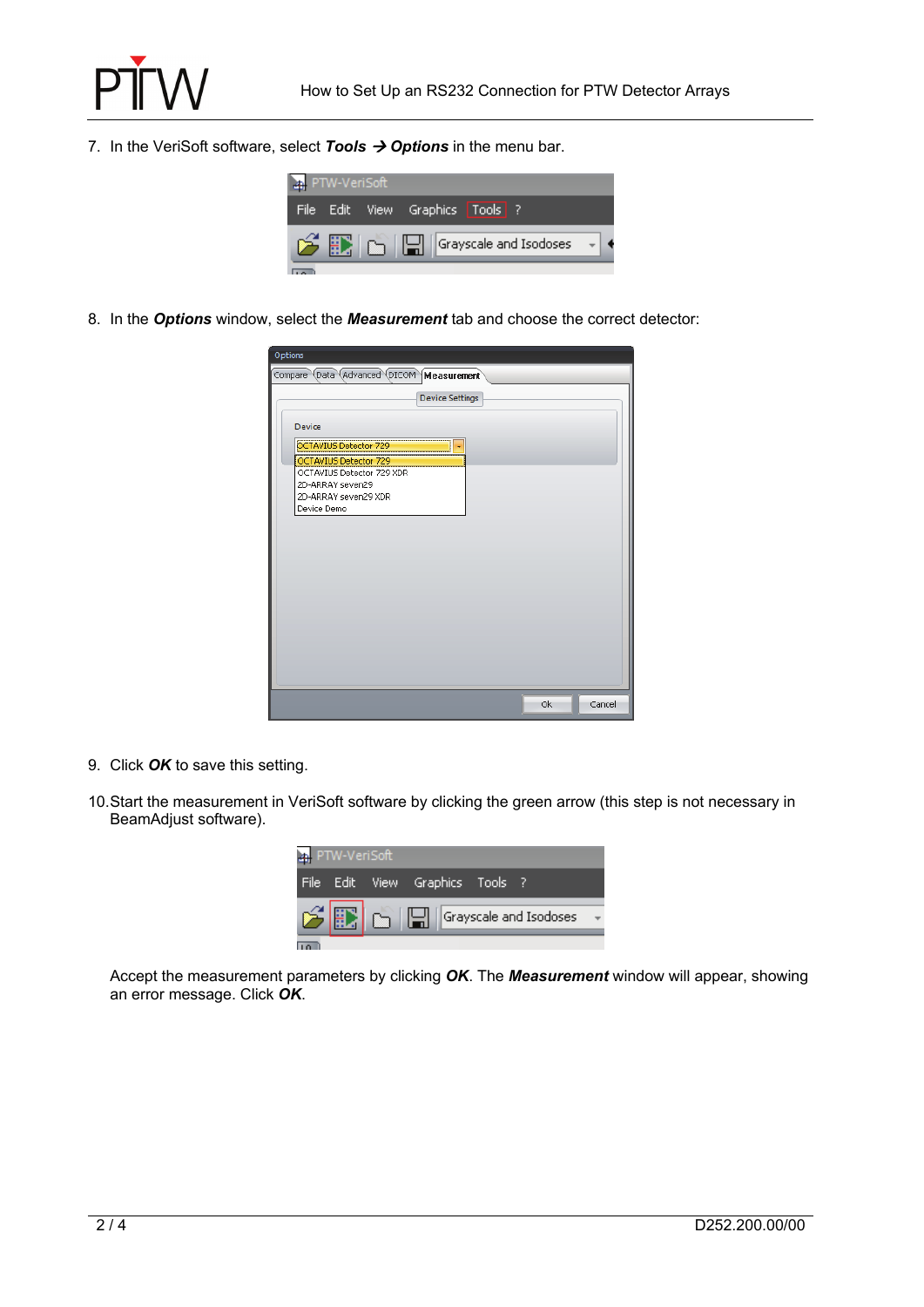

11. In the *Measurement* window of the VeriSoft software, select *Tools Options* in the menu bar.



12. The *Options* window will open and the Device tab will already be selected:

| <b>Options</b>                                                                                                                                     | $\vert x \vert$                 |
|----------------------------------------------------------------------------------------------------------------------------------------------------|---------------------------------|
| Device   Designations   Measurement   Advanced                                                                                                     |                                 |
| Device<br>$\vert \nabla \vert$<br>OCTAVIUS Detector 729<br>Connection<br>OCTAVIUSDetector729; RS232; COM=  <br>Calibration File<br>Reduce Baudrate | $\Box$ Inclinameter<br>$\cdots$ |
|                                                                                                                                                    |                                 |
|                                                                                                                                                    |                                 |
| <b>OK</b>                                                                                                                                          | Cancel                          |

13. To change the settings for the data transfer click the **…** button next to the connection pane (marked in the image above). The *PTW-ConnectionControlCenter* dialog will appear:

| <b>PTW-ConnectionControlCenter</b> |           | L      |
|------------------------------------|-----------|--------|
| <b>Connections</b>                 |           |        |
| OCTAVIUSDetector729; RS232; COM=1  |           | New    |
|                                    |           | Edit   |
|                                    |           | Delete |
|                                    |           | Check  |
|                                    |           |        |
|                                    |           |        |
|                                    |           |        |
|                                    | <b>OK</b> | Cancel |

If there is already an RS232 connection listed, you can test it by selecting the connection and pressing *Check*. If the check was successful, proceed with step 19. If a message appears, saying that no connection exists, proceed with step 14.